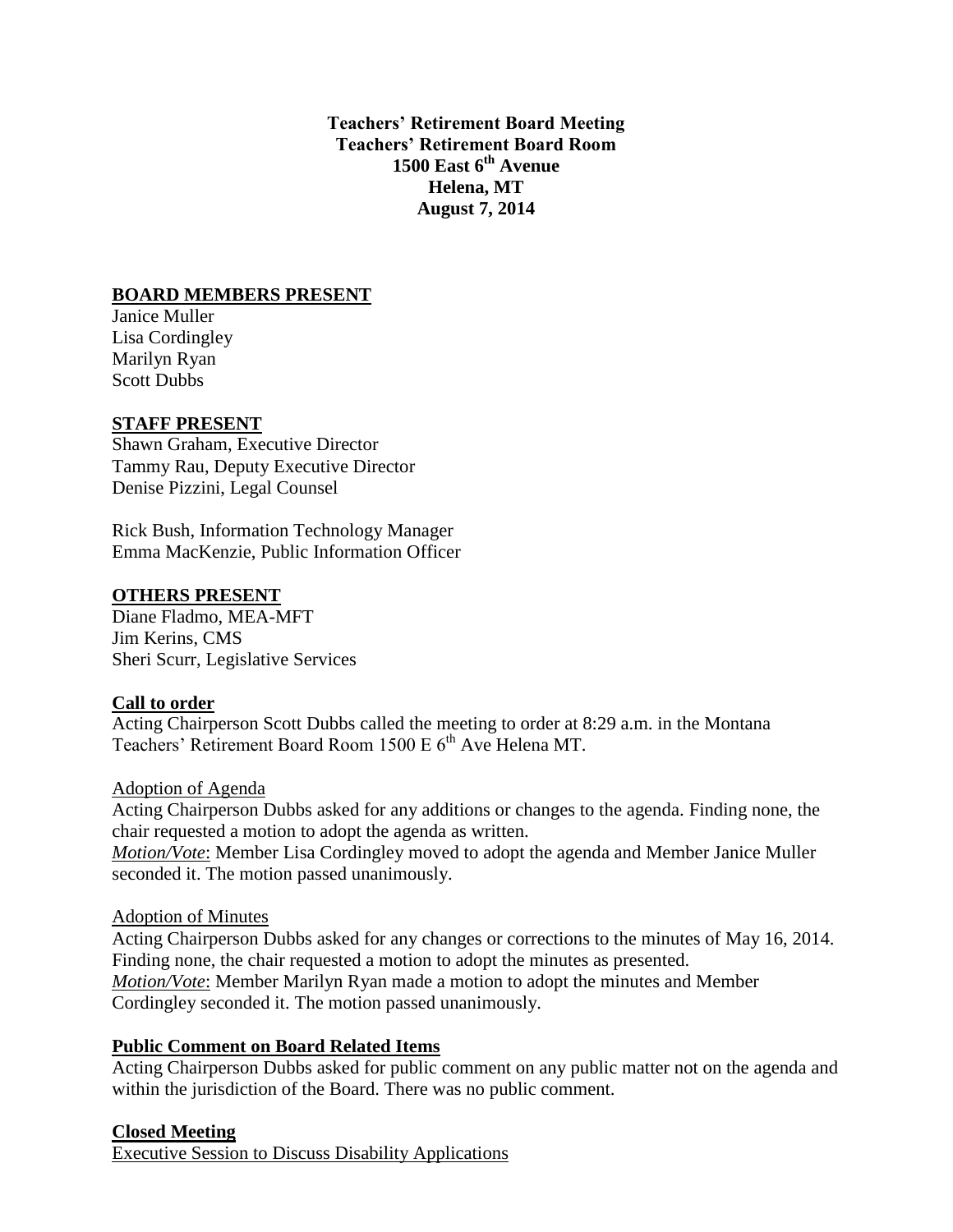Acting Chairperson Dubbs directed the meeting to be closed at 8:31 a.m. for the Board to discuss and review the disability applications since the individual's right to privacy pertaining to an application for disability benefits clearly exceeds the merits of public disclosure. The meeting was reopened to the public at 8:40 a.m.

# **Open Meeting**

Applications for Disability Retirement Benefits

Acting Chairperson Dubbs requested motions on the disability applications.

*Motion/Vote*: Member Cordingley made a motion to approve the disability application of Kathy Gottlob. Member Ryan seconded the motion. The motion passed unanimously.

*Motion/Vote*: Member Ryan made a motion to approve the disability application of Donna Erickson. Member Muller seconded the motion. The motion passed unanimously.

# **Executive Director's Report**

### Draft Ethics/Conflict of Interest Policy Review

Executive Director Shawn Graham presented a draft Ethics/Conflict of Interest Policy for the Board's review. Mr. Graham said the draft policy goes above and beyond the state policy due to the fiduciary duty of TRS. He said the Legislative Audit Division recommended an ethics and conflict of interest policy during their last audit to allow TRS to identify personal relationships that may give rise to a conflict of interest. He explained that TRS staff are in the process of drafting a Conflict of Interest Disclosure Statement which will be completed by TRS staff and Board members annually. Mr. Graham said the policy will be on the agenda again at the September 26, 2014 meeting for final review and approval. Legal Counsel Denise Pizzini explained that staff and Board member training on the Ethics Policy and completion of the annual statements will be scheduled very soon after adoption of the final policy by the Board.

# 2015 Legislative Session Bill Draft Review

Mr. Graham presented draft versions of TRS legislative proposals for the 2015 legislative session to the Board. He said the bills would be presented to the State Administration and Veterans' Affairs (SAVA) committee on August 15, 2014. The presentation may include distribution of the bill draft language, but ultimately SAVA's action would be to approve the bills for drafting by legislative staff only, and not to take a position on the content. Member Muller asked if there was anything contentious in the bills. Mr. Graham indicated the housekeeping bill is submitted to make general revisions and to implement provisions required for TRS to comply with IRS qualification requirements, so it includes items that are not expected to be contentious. Ms. Pizzini indicated the section in the housekeeping bill regarding the statute of limitation and corrections of errors might raise questions by legislators because it is fairly lengthy, but we don't expect it to be contentious. The housekeeping bill was reviewed section by section.

Mr. Graham presented the Montana University System Retirement Plan (MUSRP) supplemental contribution bill. The Board is required by 19-20-621, MCA, to periodically review the supplemental contribution rate on TIAA-CREF salaries necessary to pay off the unfunded liability created when MUS faculty were no longer required to be members of TRS. There was a discussion regarding the bill to raise the university contribution rate from 4.72 percent to 9.04 percent. Mr. Graham said the 9.04 percent rate is a holdover from the bill in 2013, and would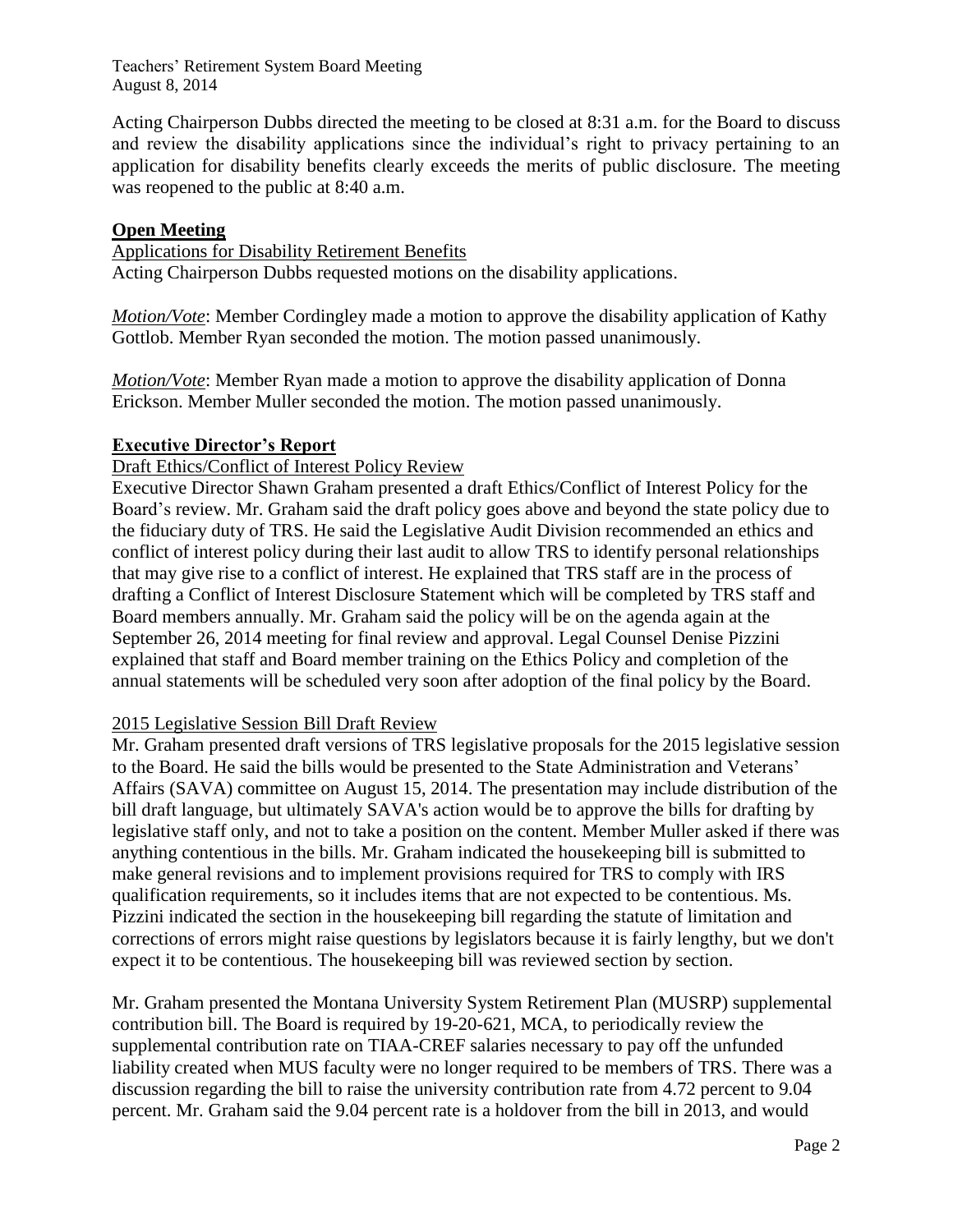change once the 2014 actuarial valuation is complete. There was a discussion regarding whether or not a gradual rate increase would work. Mr. Graham said he would talk to the actuaries about the idea of a gradual rate increase. Member Muller asked if the legislature could change the rate, and Mr. Graham answered yes.

Mr. Graham said the final versions of the bills will be presented to the Board for their approval at the September 26, 2014 meeting. Sherri Scurr of Legislative Services asked if the Board was going to adopt the bills at this meeting or at the September meeting. Mr. Graham said the Board would adopt them at the September meeting.

# Draft IT Security Plan

Mr. Graham presented to the Board the TRS's draft IT security plan. Information Technology Manager, Rick Bush, reviewed the plan for the board. The Board raised the question whether "volunteers", "previous employees", and "paid contractors" should be included in the description of individuals subject to the plan if TRS does not use volunteers, etc. In conversation, it was decided that the plan should cover anyone who has access to State or TRS data systems or information related to work done on behalf of TRS, and that general language to that effect might be more useful than trying to specifically identify all types of individuals that might be included. Mr. Graham and Ms. Pizzini said they would review the language of the security plan to make sure all such individuals are adequately included in the IT security plan language.

### Executive Summary

### Agency IT Plan

Mr. Graham presented TRS's IT plan to the Board, which has been reviewed and approved by State Information Technology Services Division.

### Updated M-Trust Schedule and IV&V Report

Mr. Graham presented to the Board the first Independent Verification and Validation report from Sabot Consulting. It was announced that the M-Trust steering team agreed with many of the report's findings. The steering team had decided to add time to each of the upcoming modules to improve the requirement gathering phase of each module, as recommended by the report. As a result of the additional time needed for the requirement gathering phase, the final deadline for the M-Trust project was moved from April 2016 to June 2016. Acting Chairperson Dubbs felt this change would make the process easier for everyone. Mr. Graham and Deputy Director Tammy Rau noted the excellent work by project manager Jane Fournier, test lead Monica Arsenault, and technical writer Darla Fitzpatrick.

It was announced that the report was written by independent verification and validation contractor Darren Chiappinelli based on the M-Trust data and phone and email conversations with TRS staff. Mr. Chiappinelli recently visited TRS and will return in October 2014 when Alfred Munksgard and Associates are also on site at TRS. While Mr. Chiappinelli's first report reviewed work that had already been completed in M-Trust, future reports and discussions will focus on the project's future and the need to be proactive about potential issues and risks.

It was announced that the M-Trust project is running smoothly as each module goes from design to rollout. The Insurance Deduction System for TRS employer went live on August 1, 2014 with minimal requests from employers for assistance. It was announced that a second set of employers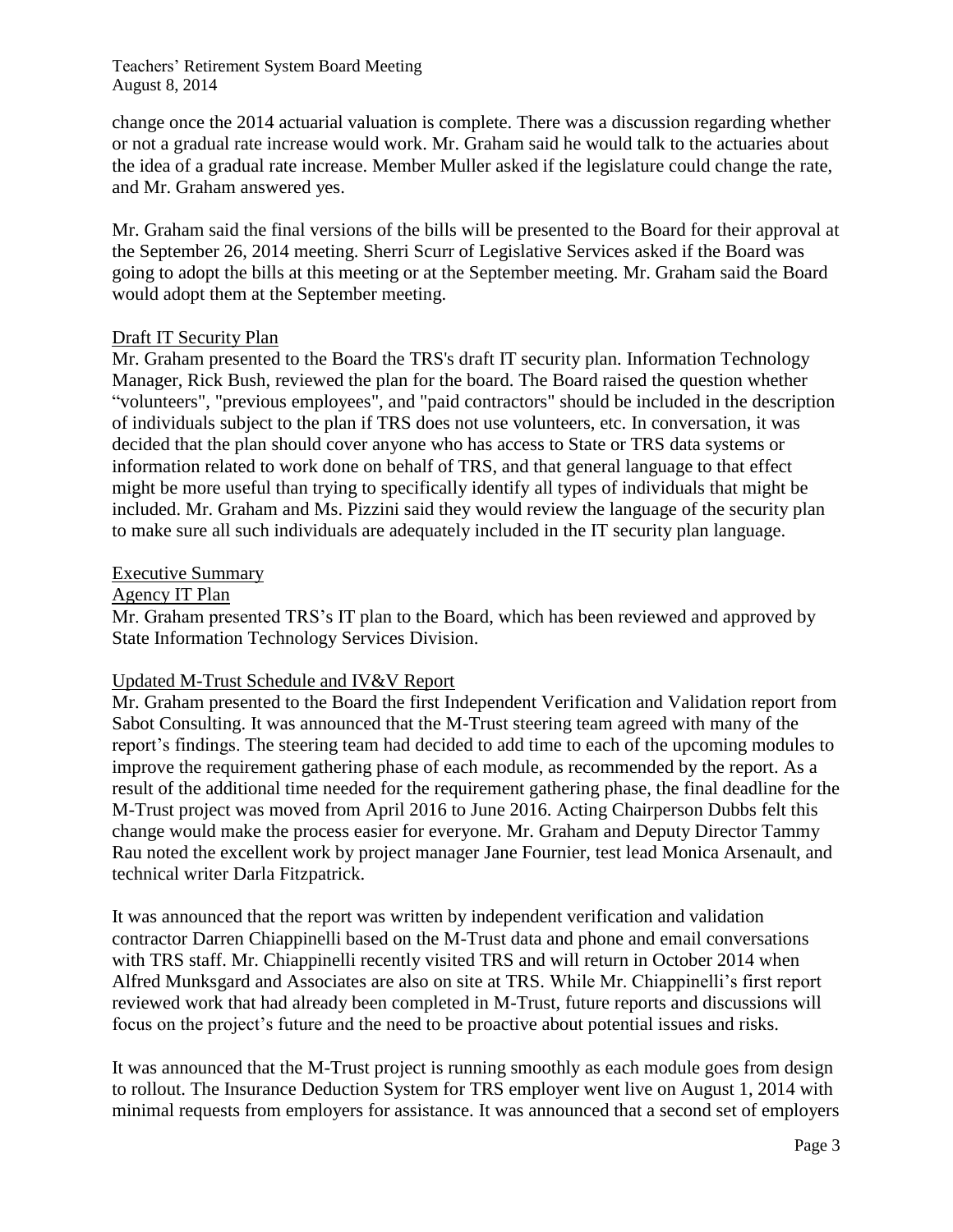will be at TRS on August 14, 2014 to test the Wage & Contribution Reporting System. Ms. Rau and test lead Monica Arsenault will facilitate the testing.

Acting Chairperson Dubbs asked about security regarding M-Trust. Mr. Graham and Mr. Bush reported that a contract has been entered into with a State security contractor for a two-tier web application security review, and the initial phase of the security review is in process. Mr. Bush indicated that additional services for web security and firewalls are being put in place, and that, long-term, ongoing security review services will be employed to continue to ensure security of TRS data systems and information.

### **Administrative Business**

### NCTR Trustee Workshop Report

Member Cordingley and Member Muller gave their presentation on the 2014 NCTR Trustee Workshop. They said they were very glad for the opportunity to attend the workshop and learned a lot from the sessions they attended. They learned it was important for board trustees to have enough critical knowledge about their respective pension systems to know which questions to ask and when.

Acting Chairperson Dubbs mentioned a study released by the National Institute on Retirement Security titled "Pensionomics 2014" which addresses, state-by-state, the positive economic impacts of public pension benefits on local communities, and that continuing to provide similar information to TRS stakeholders will be important. There was a discussion about the effects of Pew, the Arnold Foundation, and others negatively influencing public perception regarding the value of defined benefit pension plans. The Board and staff agreed that TRS should continue to participate in efforts to make sure stakeholders are fully informed about the benefit value and relative costs of defined benefit pension plans versus defined contribution and cash balance plans for the upcoming election and legislative cycle.

#### NCTR Annual Conference

Mr. Graham asked the Board to let him know who would be interested and able to attend the NCTR Annual Conference in Indianapolis, IN in October 11-15, 2014. Member Cordingley indicated that she might be able to attend the conference. Mr. Graham said he will ask Interim Chairperson Kari Peiffer if she would be able to attend the conference as the other members are not able to attend.

#### Next Meeting Date

Mr. Graham confirmed with the board that September 26, 2014 still works for the next meeting date. Member Ryan said she would not be able to attend the meeting. Mr. Graham said the actuaries would be presenting their valuation.

#### Approve Formatting Changes to Policies

Mr. Graham presented five policies for board approval on the formatting changes to the policies: Board Communications, Policy on Policies, Telework Policy, Electronic Authorization of Correspondence, and Privacy and Security of Confidential Information. Acting Chairperson Dubbs asked for additional comments from the Board. Finding none, the chair asked for a motion.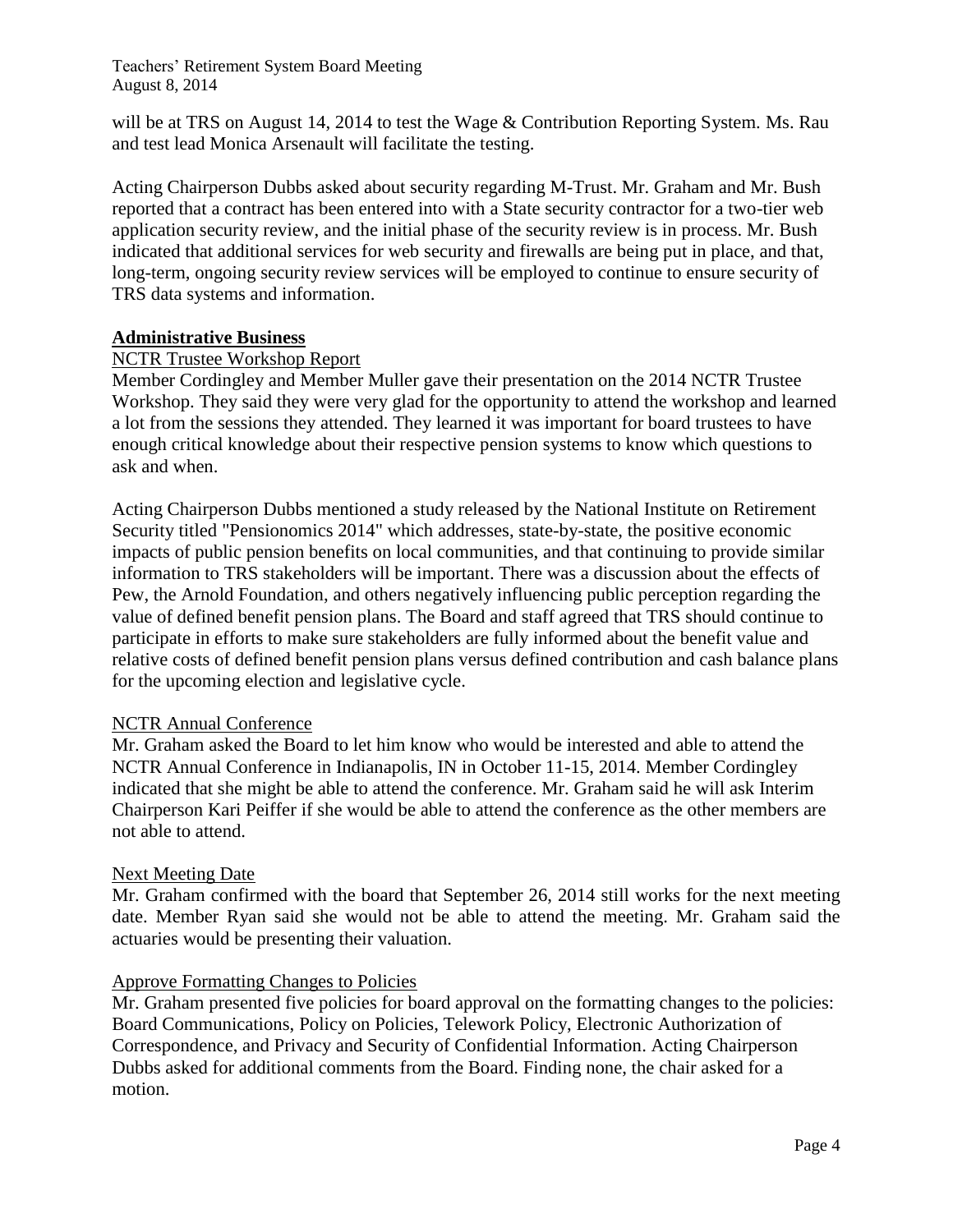*Motion/Vote*: Member Cordingley made a motion to approve the formatting changes to the five policies and Member Ryan seconded it. The motion passed unanimously.

# Revoke Policies Covered by State ARM or Statute

Mr. Graham presented three policies for board approval to revoke as these policies are covered by Administrative Rules for the State of Montana or by state statute: Employee Records, Comp Time for Exempt Employees, and Non-Smoking Policy. Acting Chairperson Dubbs asked for additional comments from the Board. Finding none, the chair asked for a motion. *Motion/Vote*: Member Cordingley made a motion to revoke the three policies and Member Muller seconded it. The motion passed unanimously.

### **Strategic Planning**

Jim Kerins of CMS led the Board and TRS staff in a review of the previous strategic plan developed in 2009. Due to time constraints, it was decided to complete the strategic planning at a future board meeting.

# **Legal Counsel's Report**

### Summary of Legal Issues

Ms. Pizzini gave the Board an update on the pending GABA lawsuit. She said the plaintiffs have filed a motion for summary judgment and she did not know when the response from the Attorney General's office was due. She stated that she anticipates the lawsuit will be resolved on summary judgment motions as the facts are not in dispute.

Ms. Pizzini announced that, following mandatory mediation held on May 29, 2014, Lynn Mavencamp has withdrawn his appeal to the Montana Supreme Court.

Ms. Pizzini gave a procedural update on the Adam Priquette contested matter. The hearings examiner has entered a proposal for decision that grants summary judgment to TRS. Mr. Priquette's attorney has until August 25, 2014 to file exceptions to the ruling and TRS has until September 15, 2014 to respond, and that the Board may hear oral arguments on the exceptions at the September  $26<sup>th</sup>$  Board meeting, and/or take action in consideration of the Hearing Examiner's proposed decision. Ms. Pizzini requested the Board's direction regarding legal representation for the Board in the Board's consideration of the proposed decision. The Board instructed Ms. Pizzini to prepare a contract for continued services of the Drake Law Firm.

Ms. Pizzini indicated that Edward Zabrocki, following the Board's order remanding the contested case to the Hearing Examiner for an evidentiary hearing, has filed a petition for judicial review in District Court. A scheduling order has been issued by the District Court. She indicated this contested case will continue to be treated as a pending administrative matter as the petition for judicial review may be dismissed and sent back for a contested case hearing and final decision by the Board.

### **Adjournment**

Having no more business before them, Acting Chairperson Dubbs requested a motion to adjourn the meeting.

*Motion/Vote:* Member Cordingley moved to adjourn. Member Muller seconded the motion. The motion passed unanimously.